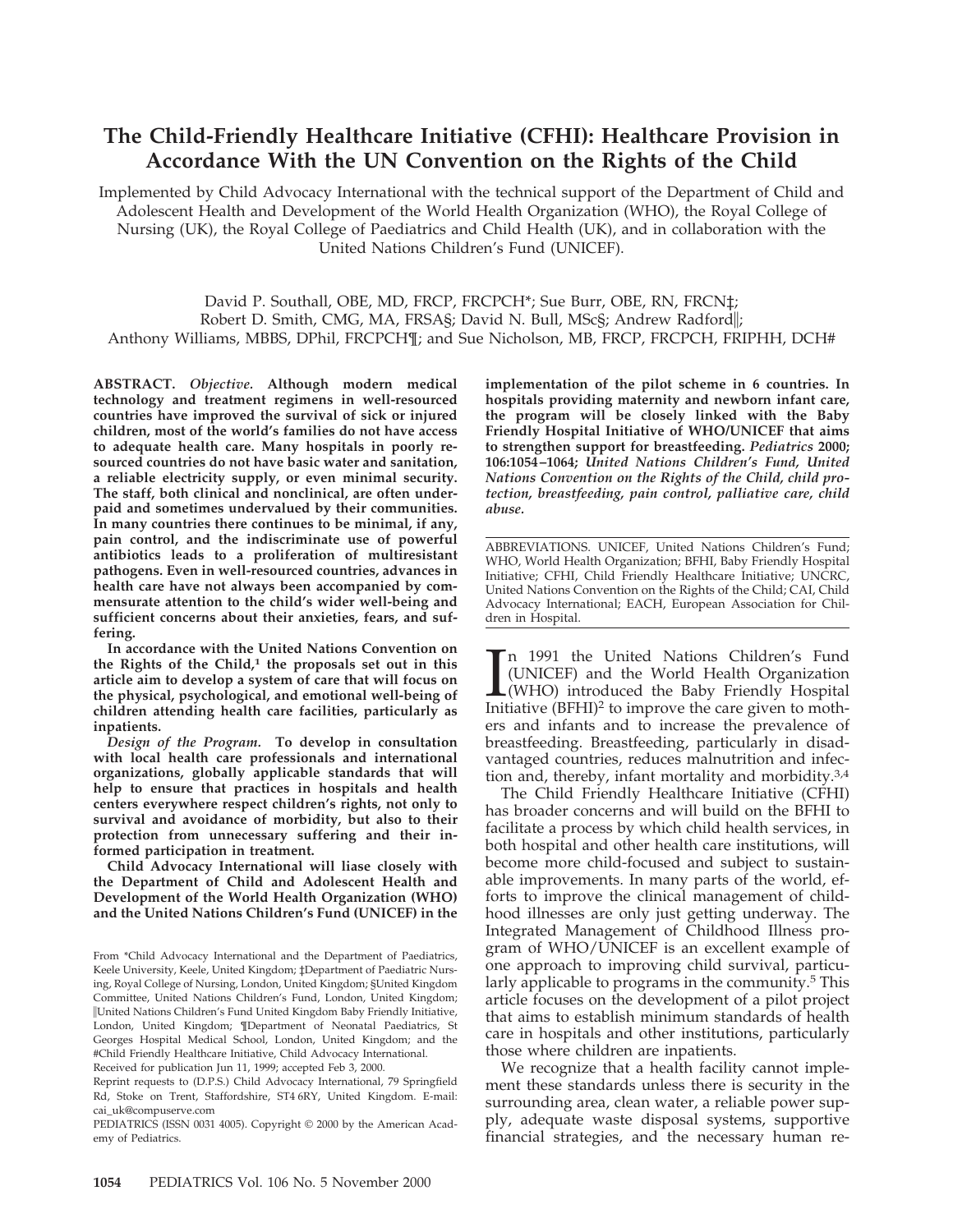sources. These are priorities and advocacy for their presence, before attempting an introduction of the standards of this initiative, may be mandatory. However, much can be done with the better use of existing resources. Unnecessary suffering caused by lack of respect for human rights, inadequate pain control, or hospital-acquired infection can be alleviated with additional staff training, a change in attitude, and a redistribution and/or more effective use of existing resources.

Even in well-resourced countries, advances in medical and surgical knowledge have not always been accompanied by an equivalent attention to the child's broader physical and psychosocial needs (the needs of the child as a whole). $6-16$  There can be a tendency to focus on systems of the body ignoring the effects of the treatment and associated experiences (for instance, separation from family in an unfamiliar environment) on the child's physical and emotional well-being.

The United Nations Convention on the Rights of the Child<sup>1</sup> (UNCRC) makes it clear that there is a duty on states to provide adequate health care for children as well as to ensure that in receiving this care that they are protected from harmful practices and discrimination. This pilot initiative is based on the UNCRC.

#### **BACKGROUND**

WHO and other international organizations are involved in activities to improve the quality of inpatient care (for instance in relation to safe motherhood) in hospitals in poorly resourced countries. In the field of child health care, appropriately, most nongovernmental organizations and UNICEF devote their attention to community programs. Child Advocacy International (CAI), the implementing agency for the piloting of this initiative, specifically aims to support local pediatricians and nurses in the provision of higher standards of hospital care for children in the state hospitals of poorly resourced countries

(see reference 17 for the report of CAI on the care available in the primary Children's Hospital in Afghanistan). The present initiative is funded by the National Lotteries Board of the United Kingdom.

#### **Examples of Limitations in the Health Facility**

Lack of security, including, for example, the presence of arms within hospital wards

Lack of water and sanitation or failure, despite these, to keep the hospital clean

Absence of safety policies, for instance, with respect to fires

Lack of basic drugs and medical supplies needed to provide a minimum standard of care

#### **Examples of Limitations in the Performance of Staff**

Inadequate basic nursing and medical training with respect to the needs of children

Lack of postgraduate medical education Inadequate salaries for professionals Isolation

#### **Examples of Inappropriate Medical Practices**

Failure to control pain because of misplaced fears of addiction and difficulties in the control of opiates (Fig 1)

Poor attention to effective hand-washing practices The use of muscle paralysis without sedation/ analgesia

Excessive use of intramuscular injections Indiscriminate use of powerful antibiotics

#### **Lack of Respect and Sensitivity for the Child**

Separation of the child from parents after admission and, particularly, during invasive procedures

An environment that is frightening to the child Failure to respect the child's need for privacy or to

preserve his/her dignity<sup>18</sup> Failure to explain the illness and its treatment to

**Fig 1.** This child has a neuroblastoma. Some surgery has been undertaken, but there are no chemotherapy programs available/affordable for the vast majority of children with cancer in this country (it has been estimated that 90% of children in the world do not have access to such programs). Of more importance is the lack of available pain control (paracetamol was the strongest analgesic available for children in this extremely poorly resourced state hospital). There is no palliative care available and little communication between the hospital and the poorly developed community health services. The mother gave consent for this photograph to be taken.



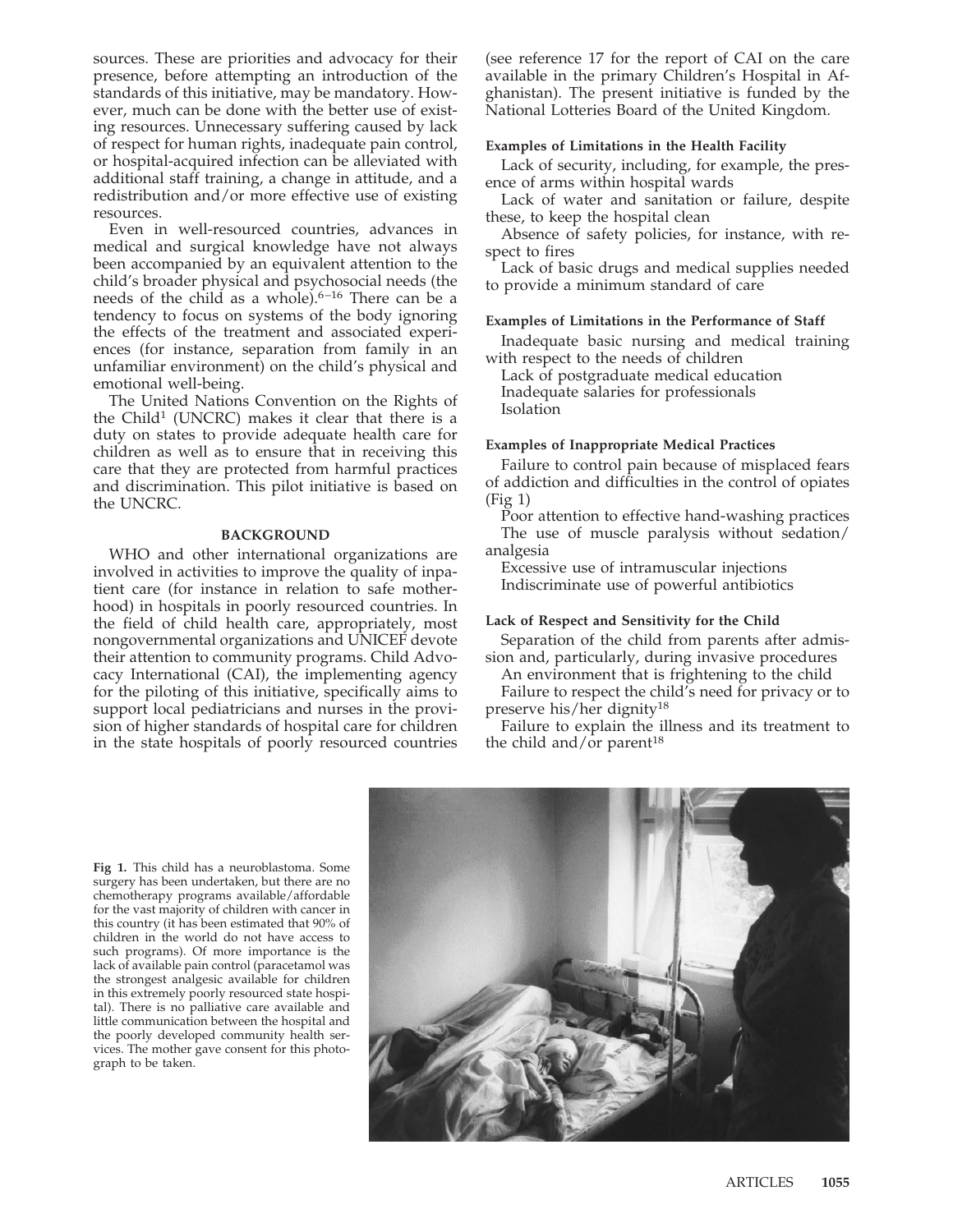The use of devices such as straitjackets, straps, or ties to secure a conscious child for invasive procedures

Regularly mothers are separated from children as they are admitted to the hospital, for example, in many of the countries of Eastern Europe and Asia. A study of neonatal intensive care unit policies as recently as 1996 in Europe, showed one country where only 11% of units had unrestricted parental visiting and another where only 19% of units explicitly involved parents in decision-making.19 Conscious children in many hospitals around the world are tied to beds in order for care givers to undertake invasive procedures (albeit procedures that may be essential for treating the child). The WHO Regional Director for Europe in the Forward to the Report of the WHO commissioned study of "Care of Children in Hospital" states,<sup>20</sup> "The care of children in hospitals ranges from the very good to the horrifying.... There is clear lack of awareness in a surprisingly large number of hospitals of the special need, not only to cater for children's technical, medical, and nursing needs, but also to minimize the adverse effects of being separated from their families and exposed to frightening experiences that are all too often magnified by the child's lack of forewarning."

In many countries, particularly those with good resources, some of the above problems have been addressed. In the United Kingdom this has occurred primarily through the activities of Action for Sick Children,<sup>21,22</sup> which since 1961 has worked to meet the psychosocial needs of children receiving health care.23 Their actions were supported initially by individual pediatricians and pediatric nurses and later by the Royal College of Nursing,<sup>24,25</sup> the Audit Commission,<sup>26</sup> the United Kingdom Departments of Health,<sup>27,28</sup> and the British Paediatric Association.<sup>29</sup> Similar organizations now exist in 17 European countries and since 1993 have been strengthened by the establishment of the European Association for Children in Hospital (EACH) and the publication of its charter.30 Most EACH member countries have sent the charter to hospitals admitting children in their own countries and it has now been translated into 20 languages and this year has been issued in Japanese and Chinese.

However, in many health care institutions, much remains to be done in fully implementing these recommendations. A multifaceted approach with professionals and families working together toward the same goals can be a powerful force for change. This initiative requires insight into the needs of individual children and their families and is in harmony with the essential elements of clinical and resource management.

#### **IMPLEMENTATION**

The pilot project will research existing situations in each of 6 countries and develop methods for accrediting each participating hospital, using methodology similar to that successfully developed for the WHO/ UNICEF BFHI. Discussions with professionals in hospitals, with governmental and intergovernmental agencies in the 6 countries, including the United Kingdom, are at an advanced stage, although the final decision on sites for the pilot is to be confirmed.

As the program develops, it will be tracked within an Internet web site (www.childfriendlyhealthcare. org), thus making the changes in the initiative accessible and observable to collaborating partners and other interested parties.

To avoid a worsening of morale, particularly with respect to the impossibility in the short-term of achieving certain standards because of local or national social/economic/political issues, accreditation, if that is appropriate, will occur in stages and for each individual standard (for example, certificates of commitment, progress award, full award). Any final accreditation process will depend on the progress of the pilot project, during which no actual accreditations are anticipated.

#### **In Hospitals With Combined Services for New Mothers, Newborn Infants, and Sick Children**

The WHO/UNICEF BFHI will be promoted in the maternity unit and the CFHI in those areas concerned with providing health services for children.

It will be possible for the BFHI to be undertaken and assessed independently in such hospitals. However, for a hospital that has a maternity unit within it to be designated Child Friendly, it will first be necessary for it to have implemented the Ten Steps to Successful Breastfeeding<sup>2</sup> in full and be accredited by WHO/UNICEF as Baby Friendly.

#### **In Hospitals Providing Facilities for Children But Without a Maternity Unit**

Here the CFHI can be developed without the Baby Friendly program.

#### **In Community Health Centers**

Here the CFHI will be implemented alongside the Baby Friendly Initiative's 7 Point Plan for the Protection, Promotion, and Support of Breastfeeding in Community Health Care Settings (UNICEF UK Baby Friendly Initiative, 1998) or guidelines of an equivalent standard that may already have been produced in some countries by professional and voluntary organizations.

#### **Other Institutions**

Children may also be accommodated in institutions not designated as hospitals but that, nevertheless, have responsibility for their care and well-being. Such institutions may include residential homes for those with learning difficulties or physical disabilities. Children in such institutions may be particularly vulnerable to neglect or abuse. We argue that such institutions are rarely the most suitable places for the care and treatment of children. However, we cannot ignore their existence and should seek to ensure that they too are able and encouraged to commit themselves to the standards of the CFHI.

#### **Details of the New Initiative**

In collaboration with pediatric colleagues in the United Kingdom and a number of disadvantaged countries in which CAI has been working (Uganda,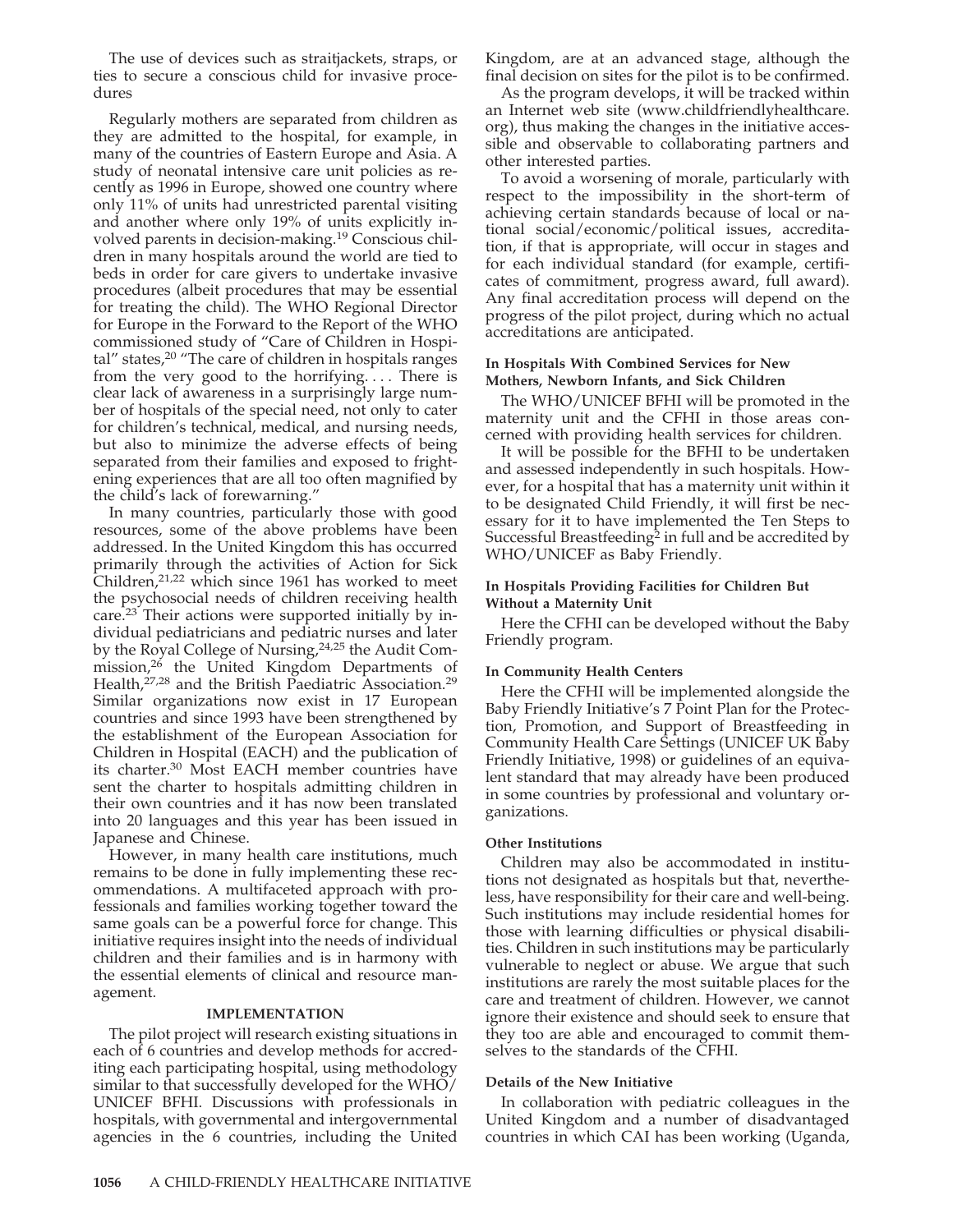Nicaragua, Afghanistan, and Bosnia), the working party of the CFHI has developed 12 provisional standards, although these and the means of implementing them are open to adaptation and amendment in the light of comments received, discussions with partner institutions, and the evaluation of the pilot schemes. The relevant applicable sections of the UNCRC are given in italics next to each standard.

The approach that we are developing will encourage each hospital or health center, intending to qualify for the awards, first to audit its practices in relation to each standard proposed. It could then develop a Child Friendly Policy Statement consistent with those standards identified/developed as appropriate for the cultural and other socioeconomic circumstances prevalent in each country and indicating its practical commitment to the principles of the CFHI and UNCRC. The senior children's nurse and doctor for the hospital/health center should be familiar with this policy. S/he should be able to describe how staff is made aware of it and trained in its implementation.

The policy should be available to all who have contact with children (including theater and radiograph staff, ward cleaners). It could be appropriate to exhibit the policy in all areas of the hospital/health center/institution that serve children, including departments, wards, and diagnostic and waiting areas. These will include medical, surgical, ear, nose, and throat, orthopedic, ophthalmic, and plastic surgical areas, outpatients, accident and emergency, and the radiograph department. The policy would be displayed in the language(s) most commonly understood by children, parents, and staff. It should be written in ways appropriate for children and parents of different educational attainments. Training that ensures that all staff are aware of and can practice the finally agreed standards should be in place.

#### **PROPOSED STANDARDS AND PRELIMINARY CRITERIA FOR THEIR ADOPTION**

The 12 standards need to be implemented in concordance with the UNCRC and tested as such. Policies within the standards will need to be:

- 1. Within existing state legislation
- 2. Within the resources of the country
- 3. Acceptable to religious and ethnic wishes of the community
- 4. In a language and at a level of understanding, appropriate to the recipients
- 5. Developed and owned jointly in each health facility by project members, health care workers, and families. In many disadvantaged countries where there is poor access to health care services there is a need to strengthen linkages with family- and community-based integrated efforts to improve the health of children (refer to a recent workshop in Durban, South Africa, 20–23 June 2000 entitled "Improving Children's Health and Nutrition in Communities").
- 6. Readily available to all involved
- 7. Linked to training of existing health care workers and those in training
- 8. Developed to identify minimum standards
- 9. Introduced by nominated key workers (coordinators) identified by the health facility within a framework of individual responsibility and accountability and with support as necessary by the project/program team
- 10. Sustainable
- 11. Coordinated with and/or harness any existing internal or external governmental or nongovernmental efforts
- 12. Advocating for children at all levels
- 13. Aiming to encourage optimal care and care delivery, good communication at all levels, and the protection of children at the same time as avoiding unnecessary fear and anxiety

### **STANDARD 1 (UNCRC, ARTICLES 9, 24, AND 25)**

As much health care as possible should be provided in the home and community. Children should be admitted to and kept in hospital or other residential health care institution only when this is clearly in the best interests of the child.

### **Implementation31**

The following criteria are suggested to support this standard:

- 1. A mission statement
- 2. An admissions policy
- 3. A daily review policy
- 4. A discharge policy
- 5. A discharge plan for each individual child designed for community health professionals (when present)
- 6. A discharge plan for each individual child designed for the parents
- 7. A rapid-response outpatient service that assesses and only admits the child when absolutely essential for their well-being. There should be open access to inpatient facilities, independent of the parent's ability to pay for care
- 8. Day care facilities for treatment and observation with children able to go home if their condition is satisfactory
- 9. Community/hospital outreach care<sup>32</sup>
- 10. The development of social welfare provision linked to the hospital that includes a safe fostering service for abandoned children or those in need of protection and care (if a parent or other family member cannot safely provide this)
- 11. Continuing advocacy by health professionals to government and other authoritative bodies to phase out institutions that provide long-term health care for children (particularly those with disabilities), moving instead to supported care within the home, extended family home, or foster home
- 12. Financial strategies to support these criteria, preferably within existing budgets if at all possible

The key workers include lead children's doctor, lead children's nurse, and manager (if different) of children's services.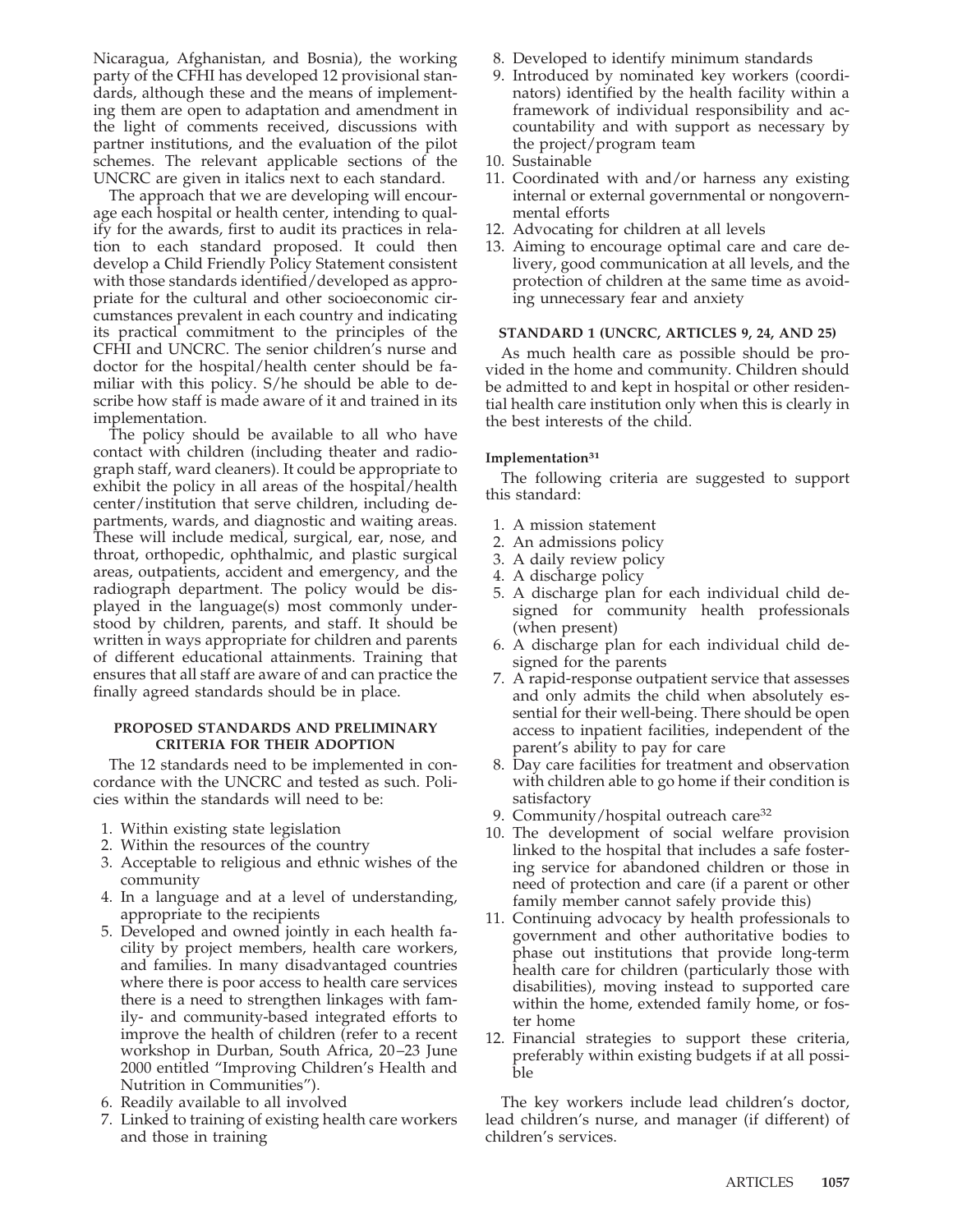#### **STANDARD 2 (UNCRC, ARTICLE 3)**

The environment in the health care facility should be secure, safe, scrupulously clean, and child- and family-centered avoiding the inducement of fear and anxiety in the child.

## **Implementation**

The following criteria are suggested to support this standard:

- 1. A mission statement
- 2. A child centered/friendly environment (décor, facilities, attitudes—see also standards 3 and 8)
- 3. A security policy to cover:
	- Grounds
	- Hospital entrances
	- Wards
	- All other areas used by children, families, and staff
- 4. Safety policies to cover:
	- Fire
	- Stairs
	- Windows
	- Hazards associated with poor maintenance of buildings, internal decoration, fixtures, and fittings
	- Protection from cigarette smoke
	- Adverse effects that may be associated with the promotional activities of drug, food, and equipment manufacturers
	- Waste disposal (see hygiene/sanitation)
	- Safe disposal of needles and needle stick injuries
	- Safe storage and usage of drugs—see standard 6
	- Antimalarial measures (where appropriate)
	- Vetting of all staff suitability to work with children (see standard 10)
- 5. Effective cleaning policies (that include methods, frequency, materials, appropriate disinfectants and dilutions, and sterilization where necessary) to cover:
	- Rodent and pest control in all areas
	- Grounds
	- Buildings—entrances, corridors, wards, laboratories, theaters, and all other areas (floors, walls, ceilings, fittings, and fixtures)
	- Sinks, toilets, baths, showers, etc
	- Kitchens and food storage facilities
	- Equipment
	- Laundry
- 6. Maintenance systems to cover:
	- Buildings
	- Décor
	- Fittings and fixtures
	- Utilities
	- Equipment
- 7. Hygiene/sanitation/infection control policies to ensure:
	- Adequate and safe water
	- Adequate and safe sanitation
	- Adequate and safe waste disposal
	- Effective and appropriate hand-washing for all professional and nonprofessional staff, resident parents, visitors, and patients
- Hygienic food preparation
- That appropriate clothing is worn by staff for differing venues and situations (to ensure that uniforms/other clothing/jewelry do not cause or spread infection)
- Isolation of specific conditions
- 8. Specific infection control policies to protect patients and staff from:
	- Human immunodeficiency virus infection and hepatitis
	- Outbreaks of communicable infection
	- Antibiotic-resistant organisms
- 9. High-quality food taking account of dietary preferences, including those linked to cultural, religious or moral commitments, and special foods for children with malnutrition or failure to thrive
- 10. Policies regarding the routes of administration of medication that should be discussed with parents and the child. Intramuscular injections should only be given in emergency. When given rectally, verbal consent should be obtained from parent and child (if appropriate)

To provide the above, systems to ensure provision and maintenance of electricity (and backup) and appropriate and adequate temperature control in the facility are paramount.

The key workers include managers of utilities, facilities and hotel services, hygiene promotion coordinator, and microbiologist/infection control coordinator.

## **STANDARD 3 (UNCRC, ARTICLES 9 AND 31)**

The health care facility will permit and encourage a parent to stay with their child and accompany and support their child during procedures. The facility will involve the parent in all aspects of the care and keep them informed about the child's illness.

## **Implementation**

The following criteria are suggested to support this standard:

- 1. A mission statement encouraging parents to stay with and support their child
- 2. Written advice on the facilities available and any policies for their use (for instance in a ward book and/or leaflets)
- 3. Achievable minimum standard facilities for the resident parent/care taker that include:
	- A bed to lie down on at night
	- A dedicated, private area for relaxation, and/or for breaking bad news (see also standard 4)
	- A storage facility for personal possessions
	- Food and drink provision
	- Facility for safe storage of own food and drink
	- Facility to heat up own or hospital-prepared food
	- Facility to prepare hot or cold drinks
	- Financial assistance for hospital prepared food or drinks where necessary
	- A health care worker with responsibility for coordinating the needs of families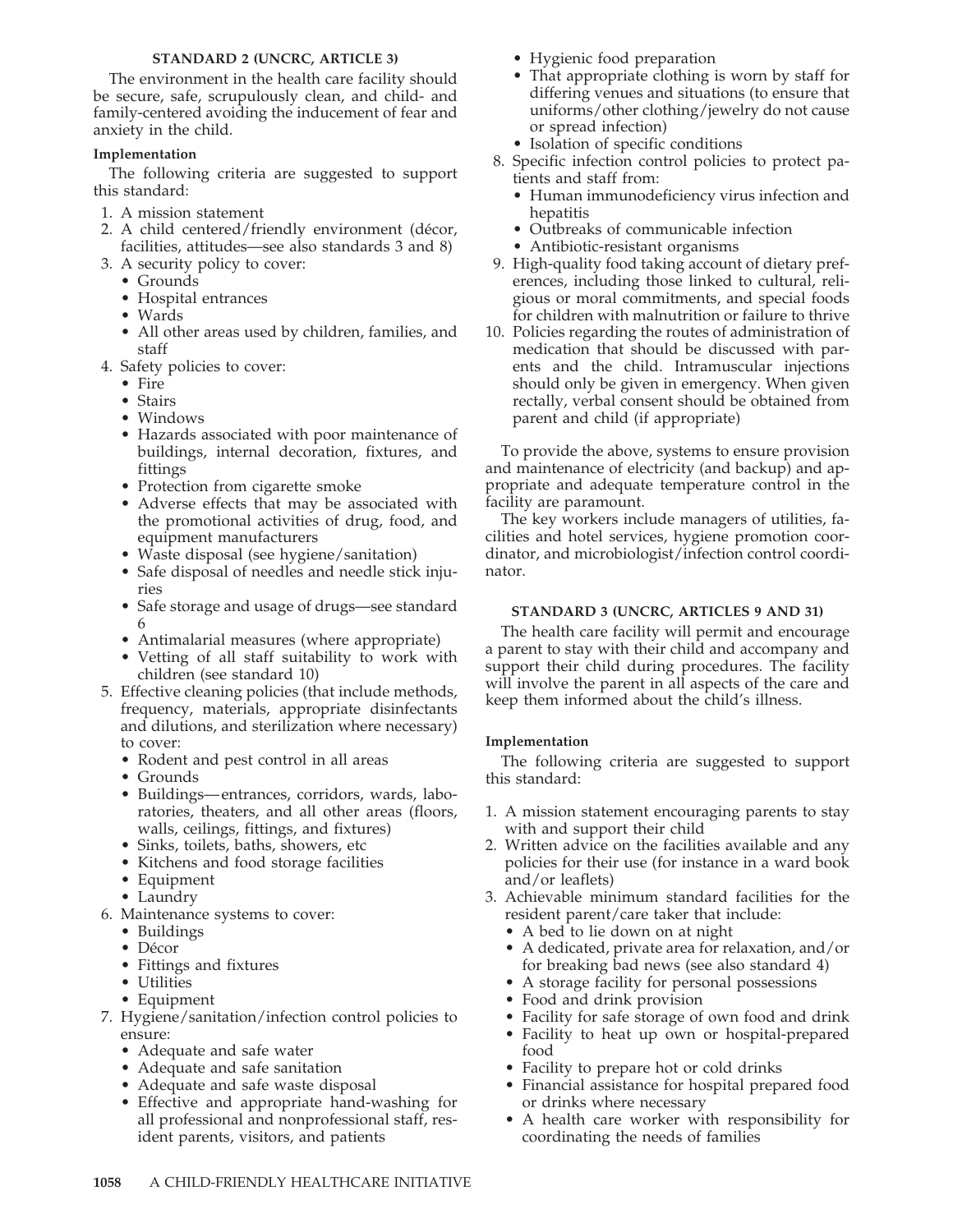- 4. Verbal and written information and advice for parents explaining specific procedures and how they can help their child during these (venepuncture, insertion of venous catheters, etc)—for instance in a ward book (see also standard 4)
- 5. Written policies for parents to explain what will happen to their child before and after surgery and how they can help their child—for instance in a ward book (overlap standard 4)
- 6. Consent policies for investigations, procedures, and surgery
- 7. A breastfeeding policy for parents who are still breastfeeding their child or a sibling, and the facilities and human resource to support this (see also standard 12)
- 8. Assistance for travel where financial circumstances prevent a parent/caregiver staying with or visiting their child $33$

The key workers include the coordinator of family needs, lead children's doctor and nurse, manager of children's service, and the breastfeeding coordinator.

## **STANDARD 4 (UNCRC, ARTICLES 6, 24, AND 31)**

The health facility will provide the highest possible standard of care for the child.

### **Implementation**

The following criteria are suggested to support this standard:

- 1. A mission statement
- 2. Use of international and evidence-based guidelines for the management and treatment of inju-

ries and illnesses (eg, IMCI guidelines, WHO),5 "management of the child with a serious infection or malnutrition" (WHO), $34$  "a manual of health care for children in hospitals; provision of minimum standards" (Child Advocacy International $)$ <sup>35</sup>

- 3. Regarding health care professionals, the health care facility should have systems in place to:
	- Facilitate/provide continuing professional education and development, including interactive scenario-based teaching programs (see Fig  $2)$
	- Identify all health care workers and their position (eg, all staff to have badges displaying name, area of work, profession, and grade if applicable)
	- Ensure validation of professional qualifications
	- Provide ongoing performance monitoring with measures in place to detect and correct any poor practice
	- Support staff and sustain their morale
	- Facilitate peer review and professional audit of medical practice
- 4. With regard to drugs, the health facility should have in place and available to parents (see also standard 6):
	- An essential children's drug list (for instance of WHO or CAI<sup>35</sup>)
	- General guidelines for drug administration
	- Guidelines for the administration of specific drugs (eg, opiates)
- 5. Compliance with minimum internationally accepted standards for the provision of nutrition



**Fig 2.** Two midwives from the labor ward at Mulago Hospital in Kampala, Uganda undergoing training in bag and mask ventilation as part of a neonatal resuscitation course run by pediatricians from the hospital (one of whom is Dr Margaret Nakakeeto, right).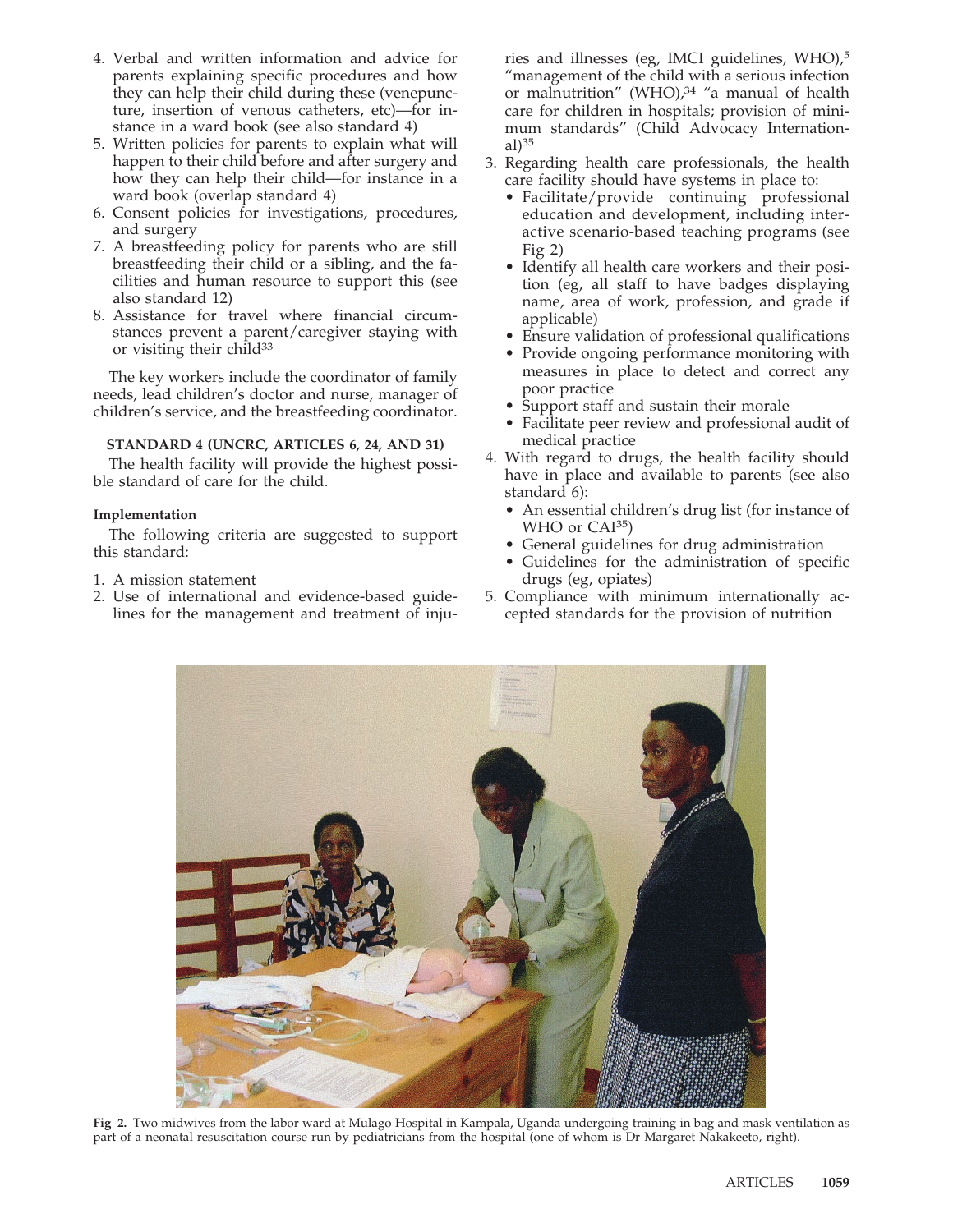- 6. An ethics committee to ensure that all research and selected aspects of clinical care are subject to scientific and ethical review
- 7. Clinical support services, staffed and maintained to a standard recommended by WHO
- 8. Minimum statistical data collection as recommended by WHO
- 9. Information for parents/child. The health facility should keep parents and the child if appropriate informed in a language and way that they can understand by:
	- Using interpreters when necessary (avoiding the use of relatives/friends to translate where possible)
	- Having standards for communication that include written guidelines/policies on communicating with parents and ongoing staff training in communication
	- Explaining the reasons for and the results of investigations, and interpreting any results
	- Explaining the reasons for a chosen route of drug administration
	- Providing verbal and written information on different medical problems
	- Providing verbal and written advice on home management of different medical problems
	- Ensuring communication among different health professionals
	- Avoiding unnecessary delay in sharing information and any other concerns

The key workers include lead children's doctor and nurse, manager of children's service, personnel officer, senior pharmacist, and the child psychologist (if available).

#### **STANDARD 5 (UNCRC, ARTICLES 2, 3, 7, 12, 23, AND 30)**

All staff should approach children as individual people with their own needs and rights to privacy and dignity, involving them in decisions affecting their care. The standard of care and treatment provided should be in the best interest of the child, without discrimination based on gender, ethnicity, religion, or otherwise.

#### **Implementation**

The following criteria are suggested to support this standard:

- 1. A mission statement
- 2. A policy to ensure that the name the child is known by is always used in any contact with or reference to the child. Reliable systems for labelling each child, especially infants and pre-verbal children and for registering all births should exist.
- 3. Systems to ensure that dignity and privacy is protected whenever possible
- 4. Systems for the prevention, detection, and correction of discrimination against patients or the employment of staff
- 5. Systems and facilities to provide care for children with disabilities, including the ready provision

of access into and out of hospital buildings/ departments and appropriate aids

- 6. Systems to explain to children the care being given in an appropriate way for age, understanding, and language
- 7. Policies to seek the child's views on, and to confirm their understanding of, the care given in a language and manner that they can understand
- 8. Specific policies for adolescents that recognize their different needs
- 9. Identified named health professional staff responsible for each individual child's care at all times
- 10. Systems to ensure that staff are aware of, and provide support for, if appropriate, any specific personal tragedies or life events affecting a child
- 11. A process that ensures confidentiality of medical records as well as spoken information disclosed by the parent or child
- 12. A process that ensures that any child admitted because of illness or injury from a place of custody is treated in accordance with the UNCRC

The key workers include lead senior children's doctor and nurse, manager of children's service, adolescent coordinator, and the psychologist if available.

#### **STANDARD 6 (UNCRC, ARTICLE 19)**

A multidisciplinary team should establish and maintain standards and guidelines for the assessment and control of pain and discomfort (psychological as well as physical) in children.

#### **Implementation**

The following criteria are suggested to support this standard:

- 1. A mission statement
- 2. A multidisciplinary pain control team with coordinator to develop, supervise, and monitor guidelines (using internationally accepted, evidencebased material) for:
	- Assessment of pain
	- Control of pain—pharmacological and nonpharmacological
	- Safe storage and use of opiates (see also standards 2 and 7)
	- Palliative care, including the continuation of such care in the home
	- Individual pain control plans developed with the child and parent
	- Policies on cultural issues that should be respected providing the child's best interests remain paramount (see also standard 7)

The key workers include lead senior children's doctor and nurse, manager of children's service, pain coordinator, and the senior pharmacist.

#### **STANDARD 7 (UNCRC, ARTICLE 19)**

All invasive procedures must be accompanied by adequate analgesia and, when systemic analgesia/ sedation is used, personnel experienced in the resuscitation of children should be immediately available.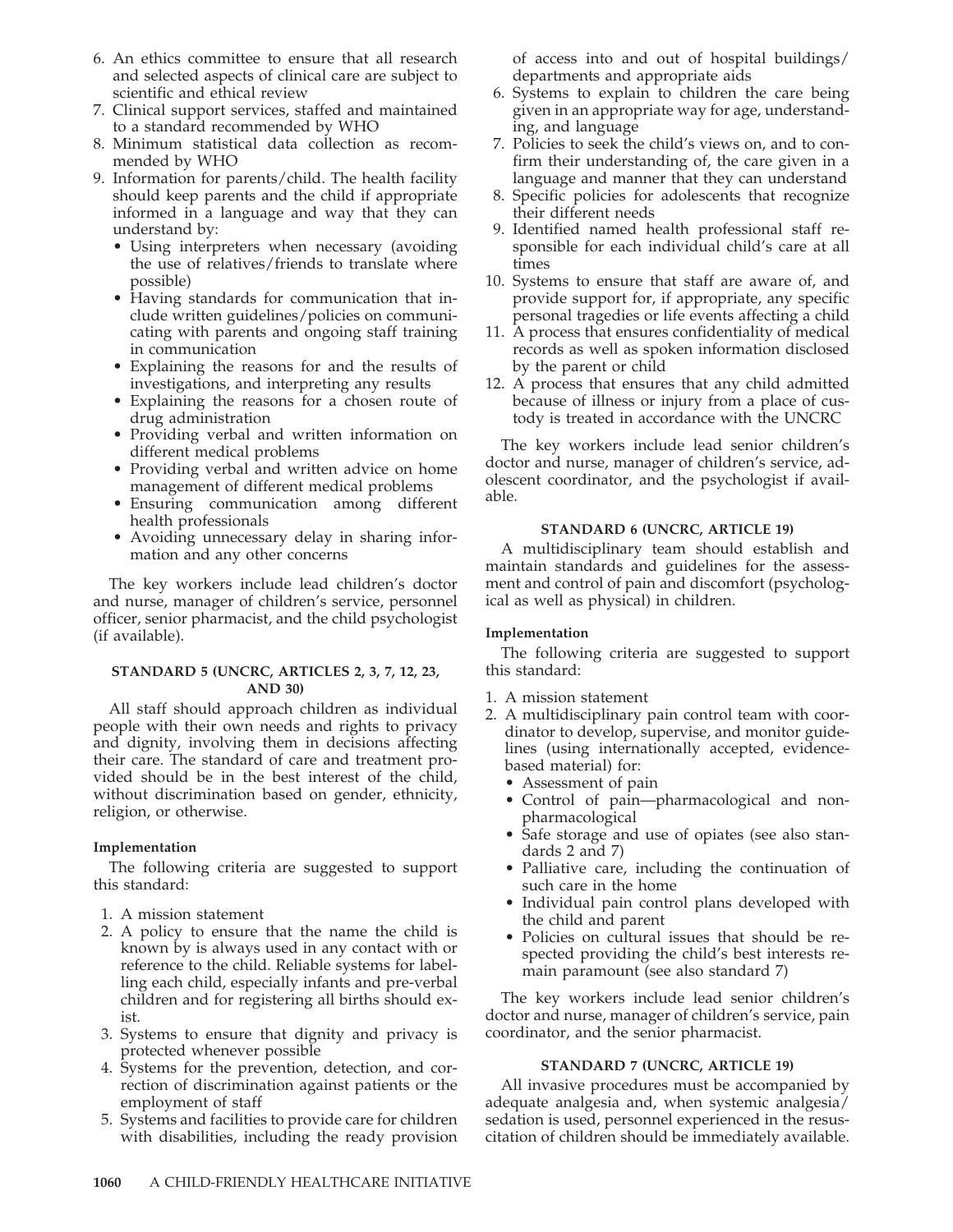## **Implementation**

The following criteria are suggested to support this standard:

#### **For Analgesia for Procedures**

- 1. A mission statement
- 2. The use of internationally accepted, evidencebased pain control measures (see standard 6) that are regularly monitored and reviewed by the pain team
- 3. Written guidelines for pain relief and/or sedation for specific procedures
- 4. Written guidelines for the use and practice of invasive procedures
- 5. Written guidelines for use of restraint
- 6. Consent procedures for invasive procedures (see standard<sup>3</sup>)

### **For Resuscitation**

- 1. A mission statement
- 2. A named resuscitation coordinator/officer who has overall responsibility for the training of staff, the resuscitation equipment, the standard of the service provided, and the policies used. These should conform with internationally accepted, evidence-based existing policies (for example, neonatal resuscitation and pediatric life support courses; see Fig 2)
- 3. Resuscitation equipment that is adequate, suitable for all ages, and regularly checked in close proximity to wherever resuscitation may be needed
- 4. Appropriate in-date resuscitation drugs kept with resuscitation equipment
- 5. Regular updating of all health care professionals in basic life support
- 6. Regular updating of doctors and some nurses (for instance, those working in intensive care or theater) in advanced life support

The key workers include pain control coordinator, resuscitation coordinator, lead senior children's doctor and nurse, and the manager of children's service.

#### **STANDARD 8 (UNCRC, ARTICLES 28 AND 31)**

Children should be able to play and learn while in hospital or other health care institutions.

#### **Implementation36**

When a child is resident in a health facility or institution for more than a few days and is well enough to be able to play and/or learn, the following criteria are suggested:

#### *For Play*

- 1. A mission statement to support this standard
- 2. A separate safe, clean play area available for children well enough to play away from their bed
- 3. Provision of basic, clean, culturally acceptable play materials for children of all developmental levels, including play materials to mimic hospital activities
- 4. A trained play leader attached to the health facility who has responsibility for:
	- Supervision of play in the play area
- Supervision of play at the bedside where a child is well enough to play or learn but unable to leave their bed
- Introducing specific play activities to prepare individual children for procedures, including surgery, to aid their understanding about what is going to happen to them and, thereby, to help reduce possible fear and anxiety
- Formulation of individual plans for play jointly with parents, health professional staff-written play preparation ideas for parents to introduce at home before a planned stay

## *For Education*

- 1. A separate, safe, clean area for education for children well enough to learn away from their bed
- 2. Provision of basic, culturally acceptable, and appropriate educational materials
- 3. A trained teacher who has responsibility for:
	- The selection of basic, culturally acceptable, and appropriate educational materials available for all ages and levels of understanding
	- Supervision of education in the designated area
	- Supervision of learning at the bedside where a child is well enough to play or learn but unable to leave their bed
	- Individual plans for the child's education after consultation with the child's parents and community teacher (if a child is likely to remain in the health facility for more than a few days)
	- A record of school work undertaken during the child's stay that could be shared with the child's parents and community teacher after discharge

The key workers include play leader, teacher, lead senior children's doctor and nurse, and the manager of children's service.

## **STANDARD 9 (UNCRC, ARTICLES 17, 23, AND 24)**

Admission to/attendance at the health facility will be regarded as an opportunity to promote health through example, education, immunization, and growth monitoring.

#### **Implementation**

All health care staff have a responsibility to promote health. Particular attention should be paid to good personal hygiene and hygiene promotion, especially adherence to hand-washing and no touching policies (see standard 2). To promote children's health the following criteria are suggested:

- 1. A mission statement to support this standard
- 2. A personal, parent-held child health record containing health promotion advice
- 3. Easily and always available health promotion advice and literature. This could be adapted as necessary from international existing material to suit the local culture and religious beliefs. It should be in a language that children and parents can understand and ideally should be available for parents and for children of differing ages and levels of understanding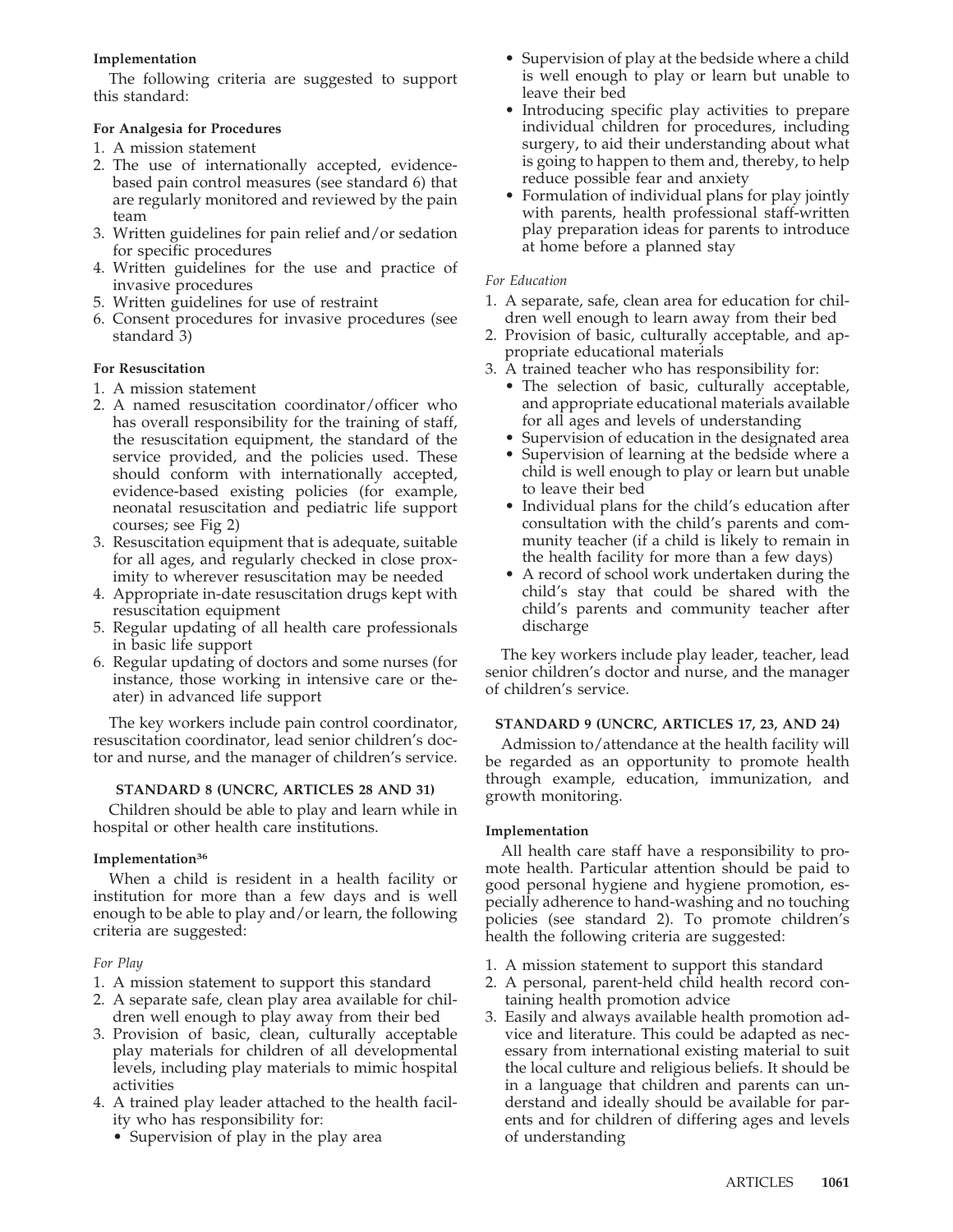It should include advice on:

- Breastfeeding
- Home management of diarrhea and the use of oral rehydration solutions
- Immunization
- Nutrition
- Child development
- Management of common behavioral problems and mental health
- Accident prevention
- Child protection
- 4. Health promotion advice and literature specifically for adolescents covering, where appropriate:
	- Immunization
	- Sexual health
	- Sexually transmitted diseases, including human immunodeficiency virus and acquired immunodeficiency syndrome
	- Reproductive health
	- Smoking
	- Alcohol and other substance abuse
	- Eating disorders
	- Mental health
	- Disability
- 5. An immunization coordinator responsible for all aspects of immunization including the overseeing of policy implementation and staff training
- 6. A written immunization policy and, if possible, facilities to procure, store, and administer immunizations as necessary according to internationally accepted standards and protocols

The policy should include:

- Recommended immunizations and age at which they are best given
- Taking an immunization history from every child who is seen
- Immunizing every child who is not immunized or not up-to-date with the immunizations recommended by the country, before leaving the health facility if their health permits
- A management/resuscitation policy for reactions (see standard 7)
- Giving a written record of any immunizations to the child's parents (preferably immunizations should be recorded in the child's personal health record)
- 7. The measurement, recording, and plotting on an appropriate percentile chart of the height and weight of each child, every time he/she attends. The parent should be informed of these measurements and of any concern (preferably measurements should be recorded in the child's personal health record)
- 8. Systems in place to identify children with poor growth and to investigate, treat if necessary, and/or provide intervention (nutritional and psychosocial) when malnutrition is the likely cause

The key workers include immunization coordinator, adolescent coordinator, lead senior children's doctor and nurse, and the manager of children's service.

#### **STANDARD 10 (UNCRC, ARTICLES 3, 19, 34, AND 39)**

Staff should be familiar with the signs and symptoms of child abuse and be capable of instigating appropriate and clearly defined procedures to protect the child.

#### **Implementation**

It is recognized that the legal framework required to institute child protection is likely to vary within different countries. In some there may be no framework despite ratification of the UNCRC.

It should be acknowledged by states that a child protection program must be in place, even if, for example, there is armed conflict or inadequate water and sanitation.

Child abuse or maltreatment constitutes all forms of physical and/or emotional ill-treatment, sexual abuse, neglect or negligent treatment, or commercial or other exploitation, resulting in actual or potential harm to the child's health, survival, development, or dignity in the context of a relationship of responsibility, trust, or power (WHO definition of child abuse, 1999).

The following criteria are suggested:

- 1. A mission statement to support this standard
- 2. A designated child protection coordinator
- 3. Tertiary and some secondary prevention activities (report of the Consultation on Child Abuse Prevention WHO; March 29–31, 1999; Geneva, Switzerland) that include:
	- Health promotion advice (see standard 9)
	- Systems to identify at-risk families
	- Clearly defined procedures to diagnose child abuse
	- Guidelines for the recording of suspected abuse
	- Guidelines for the management of suspected abuse
	- Medical treatment and support for victims
- 4. A social worker or other similar health professional to support families when abuse is suspected, has occurred, or there are multiple risk factors
- 5. Systems to ensure that staff having access to children are screened for a previous history of abuse or violent crime

The key workers include the child protection coordinator, senior children's doctor and nurse, and the manager of children's service.

## **STANDARD 11 (UNCRC, ARTICLES 3 AND 24)**

When possible, children should be treated in areas dedicated to children and should be cared for by professionals with training in their particular health and development needs. Care for adolescent girls should be particularly sensitive to their vulnerabilities and needs.

#### **Implementation**

The following criteria are suggested:

- 1. A mission statement that supports this standard
- 2. A formal review of: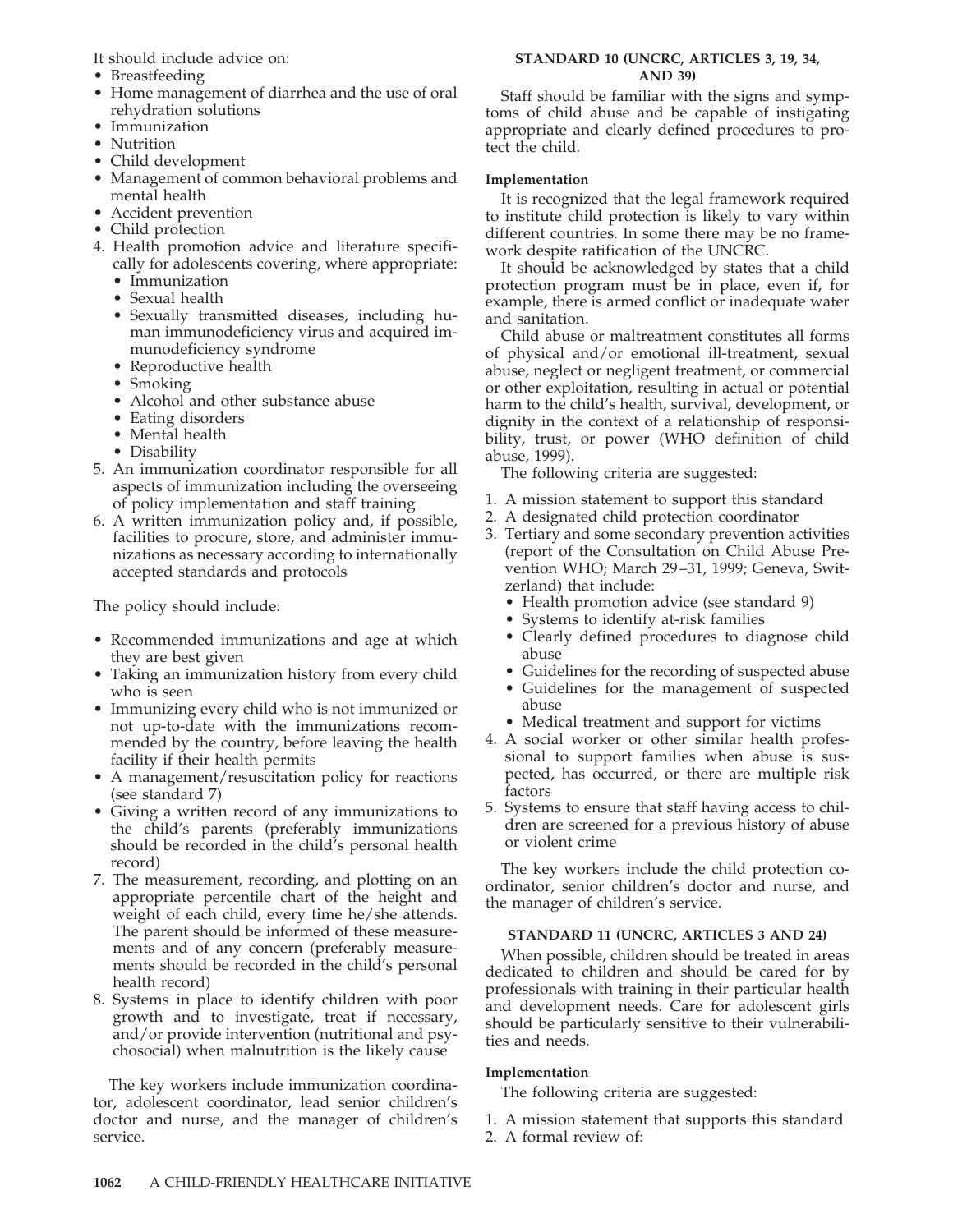- Where children are looked after within the health facility
- The qualifications, training, experience, and suitability of the health professional staff it employs to look after children in all areas of the health facility (see standard 4)
- The staffing levels it aims to achieve

Followed by recommendations for changes, where necessary, to comply, if possible, with internationally accepted standards that include ensuring that:

- Children's trained health professional staff are involved in the care of all children, including those looked after on adult wards when there is no reasonable alternative placement
- Children looked after on adult wards are in a separate area from adults
- Children on adult wards have access to all the same facilities and standards of care, particularly play and educational opportunity, as children on a dedicated children's ward (see all standards)
- 3. Dedicated and child-centered emergency services (have or be in the process of developing these)
- 4. Adolescent facilities and resources (have or be in the process of developing these)
- 5. Facilitation of the ongoing professional training and development of staff caring for children (see standard 4)

The key workers include senior children's doctor and nurse, manager of children's service, adolescent coordinator, and those responsible for nursing training.

#### **STANDARD 12 (UNCRC, ARTICLES 17 AND 24)**

The health care facility should comply with the appropriate best practice standards on the support of breastfeeding:

#### **Implementation**

- 1. A mission statement to support this standard
- 2. Breastfeeding should be permitted, encouraged, and fully supported in all public and private areas of the hospital. Private areas should be available for those mothers who require them. The toilet is not acceptable for this. Signs indicating infant care facilities should not feature a feeding bottle
- 3. If the child's mother is breastfeeding another child, provision must be made for this latter child to remain with the mother or to be brought to the mother for feeding
- 4. Hospitals should implement the Breastfeeding Guidance for Pediatric Units of the United Kingdom Royal College of Nursing or guidelines of an equivalent standard that may already have been produced in some countries by professional and voluntary organizations
- 5. Hospitals providing maternity services should implement the "Ten Steps to Successful Breastfeeding"2 and hold UNICEF Baby Friendly accreditation
- 6. Facilities providing community services should comply with the "7 Point Plan for the Protection, Promotion, and Support of Breastfeeding in Com-

munity Health Care Settings" (UNICEF UK BFI, 1998)

#### **DISCUSSION**

Inevitably, there will be difficulties in attaining some of the standards that comprise this initiative, particularly in countries where there are very limited resources and low morale in staff. One of the most difficult will be standard 10. Most countries in the world lack the resources or social services structure necessary to protect children from abuse within the family, even if the legal frameworks exist. Pediatricians and children's nurses based in hospitals and health centers are natural advocates for the needs and protection of children. This initiative aims to encourage governments to develop systems and laws to protect children from abuse and exploitation.

In some countries, particularly those in Eastern Europe, there are problems with respect to the involvement of parents in child health care. However, at least one such country (the Czech Republic) has made considerable advances in this area (O. Stark, P. Belson, personal communication, 1999).<sup>37</sup>

The specific recommendations made within the 12 standards will need to take into account local cultural norms,<sup>38</sup> concepts about illness and death, and educational practices. The Convention on the Rights of the Child enshrines the principle that decisions affecting children should be made in the best interests of the child. ("In all actions concerning children, whether undertaken by public or private social welfare institutions, courts of law, administrative authorities, or legislative bodies, the best interests of the child shall be a primary consideration"). The principle of non-discrimination is included in all the basic human rights instruments and has been carefully defined by the bodies responsible for monitoring their implementation. The Convention on the Rights of the Child states frequently that States need to identify the most vulnerable and disadvantaged children within their borders and take affirmative action to ensure that the rights of these children are realized and protected. ("States Parties shall respect and ensure the rights set forth in the present Convention to each child within their jurisdiction without discrimination of any kind, irrespective of the child's or his or her parent's or legal guardian's race, color, sex, language, religion, political or other opinion, national, ethnic or social origin, property, disability, birth or other status.") These principles are fundamental and should be applied by health care institutions and their staff in all of their interactions with children. They should be stated in the policy of the institution and mechanisms and procedures should exist to safeguard the rights of children to be free from discrimination.

The cost implications engendered by this initiative will be complicated but are unlikely to be excessive. Implementation of standard 1 should reduce hospital costs but will require strengthening/establishment of community health care systems with close integration of hospital and community health care. The cost of the others should be small and improvements in